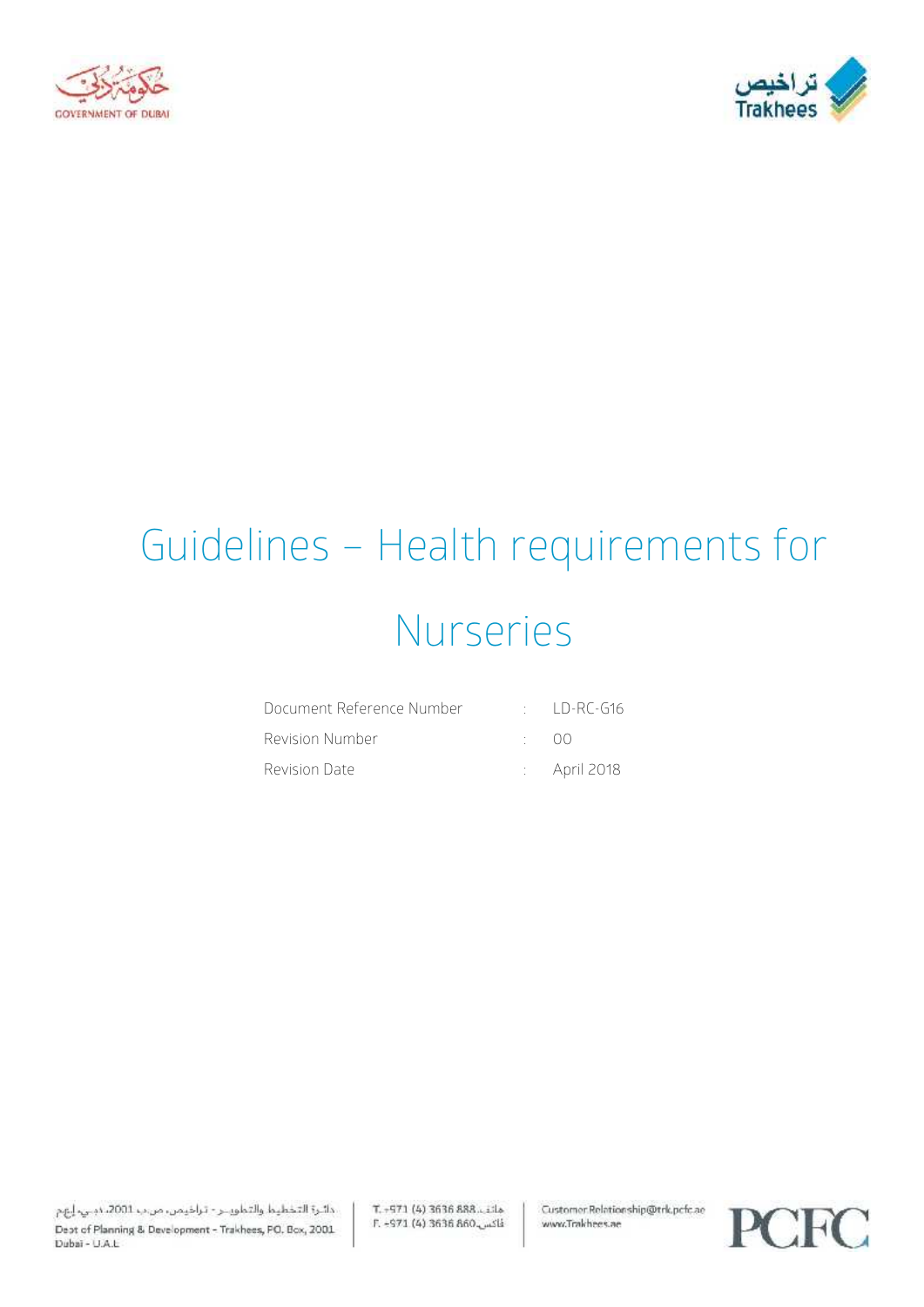

# **1. Purpose:**

- To ensure commitment of all Nurseries with public health requirements.
- To ensure implementation of the unified basic "Health Requirements Program" in all nurseries in the Emirate of Dubai.

# 2. **Scope**:

The health requirement is applicable in all nurseries within the jurisdiction of Trakhees in the Emirate of Dubai, UAE.

## **3. Responsibility:**

- Director, Inspection Department
- Manager, Retail & Commercial
- Senior Officer, Retail & Commercial
- Officers, Retail & Commercial

## **4. Details of implementation**:

#### **4.1 Documents:**

Nurseries shall obtain License from the Ministry as well.

- 4.1.1. A valid professional trade license issued from JAFZA or Trakhees' Licensing Division should be available.
- 4.1.2. Approved licenses from the Ministry of Labour and Social Affairs for nurseries.
- 4.1.3. Approval from Ministry of Social Affairs.
- 4.1.4 EPHS file as per (Health Circular No.4) to compile and include all the required documents for verification during inspection.
- 4.1.5 The facility should be approved by Trakhees Dept. (CED). Modification Completion Certificate (MCC) / Activity Verification Certificate (NOC AV) should be obtained from Trakhees CED and Retail & Commercial section respectively) and shall be available in the facility.
- 4.1.6 Only those activities mentioned in the license are allowed to be performed within the facility.
- 4.1.7. Updated staff list.
- **4.2. Location:**
	- 4.2.1. Nurseries should be located away from areas more probable to pollution.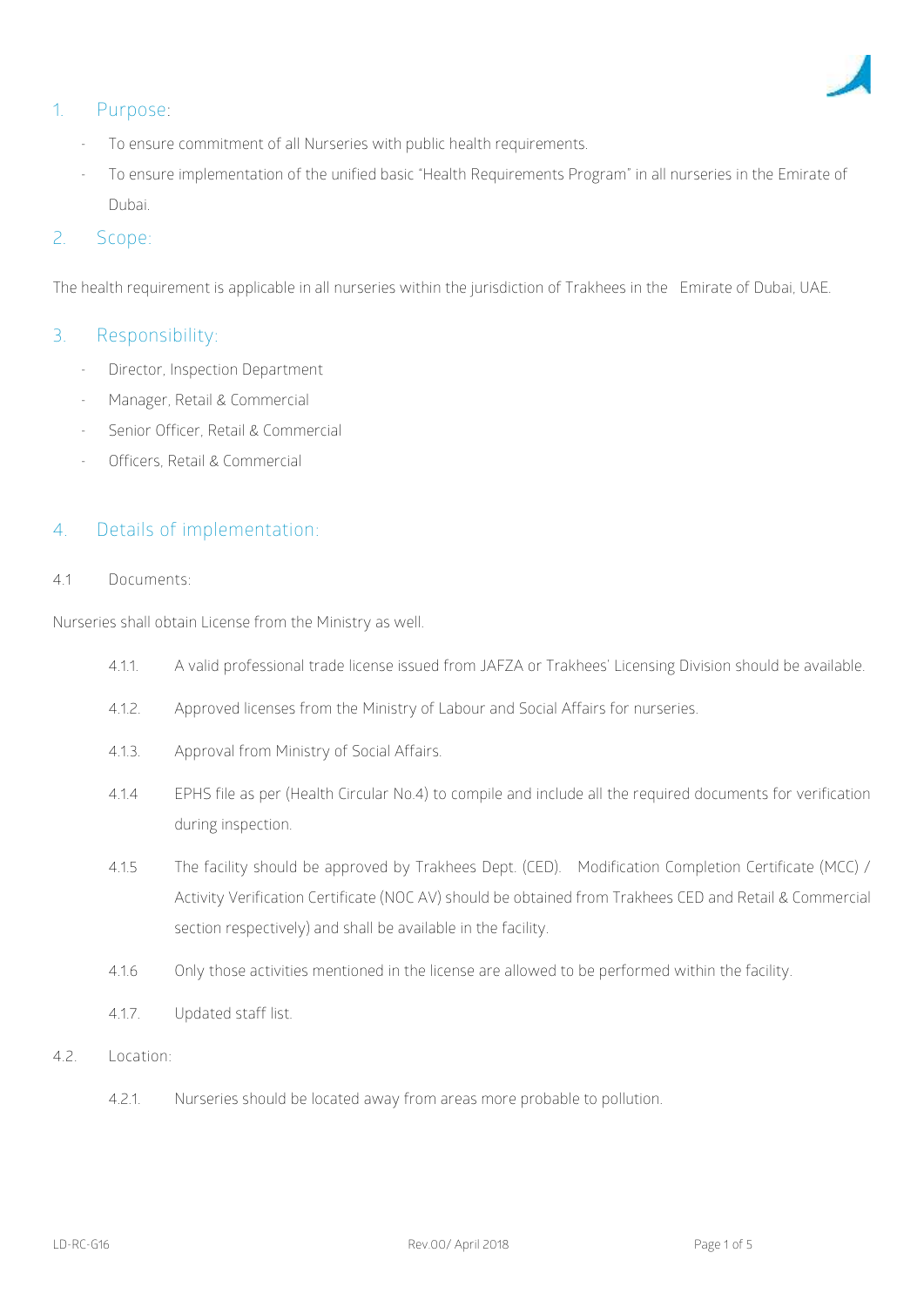

#### **4.3. Premises:**

4.3.1. Buildings should be constructed using concrete and the use of wood as a part of main construction (e.g. a wooden or Porta-cabin), should be prohibited.

**4.4. Classrooms:**

- 4.4.1. Ventilation and lighting should be sufficient.
- 4.4.2. Floors, walls and ceilings should be free from defects.
- 4.4.3. Floors must be either ceramic or marble.
- 4.4.4. Windows should have fine wire mesh.
- 4.4.5. Each child to have 1sq.meter of space.
- 4.4.6. Distance between the first row and the black board should not be less than 6 ft.
- 4.4.7. Furniture should be in good condition and appropriate, and should be according to the age of students.
- 4.4.8. Use of chalk is prohibited.
- 4.4.9. Children should be separated based on their age as the following.
	- $\cdot$  45 days 6 months.
	- $\cdot$  6 months 1 year.
	- $\cdot$  1 year 2 years.
	- 2 years 3 years.
	- 3 years 4 years.
- 4.4.10. Nurseries should be provided with suitable cots/beds for children.

### **4.5. The Activity Hall:**

- 4.5.1. A suitable hall with sufficient and suitable amenities should be provided for the activities of the children.
- 4.5.2. Toys provided must be according to the international standards and Trakhees requirements.
- 4.5.3. Toys must be large and hard to swallow and must not contain electromagnets.
- 4.5.4. Toys must be cleaned, sanitized and stored properly.
- **4.6. Playgrounds:**
	- 4.6.1. Covered play area shall be provided to protect children from extreme weather conditions.
	- 4.6.2. The open grounds should be free from ditches or obstacles that could result in accidents or inflict injury to the children.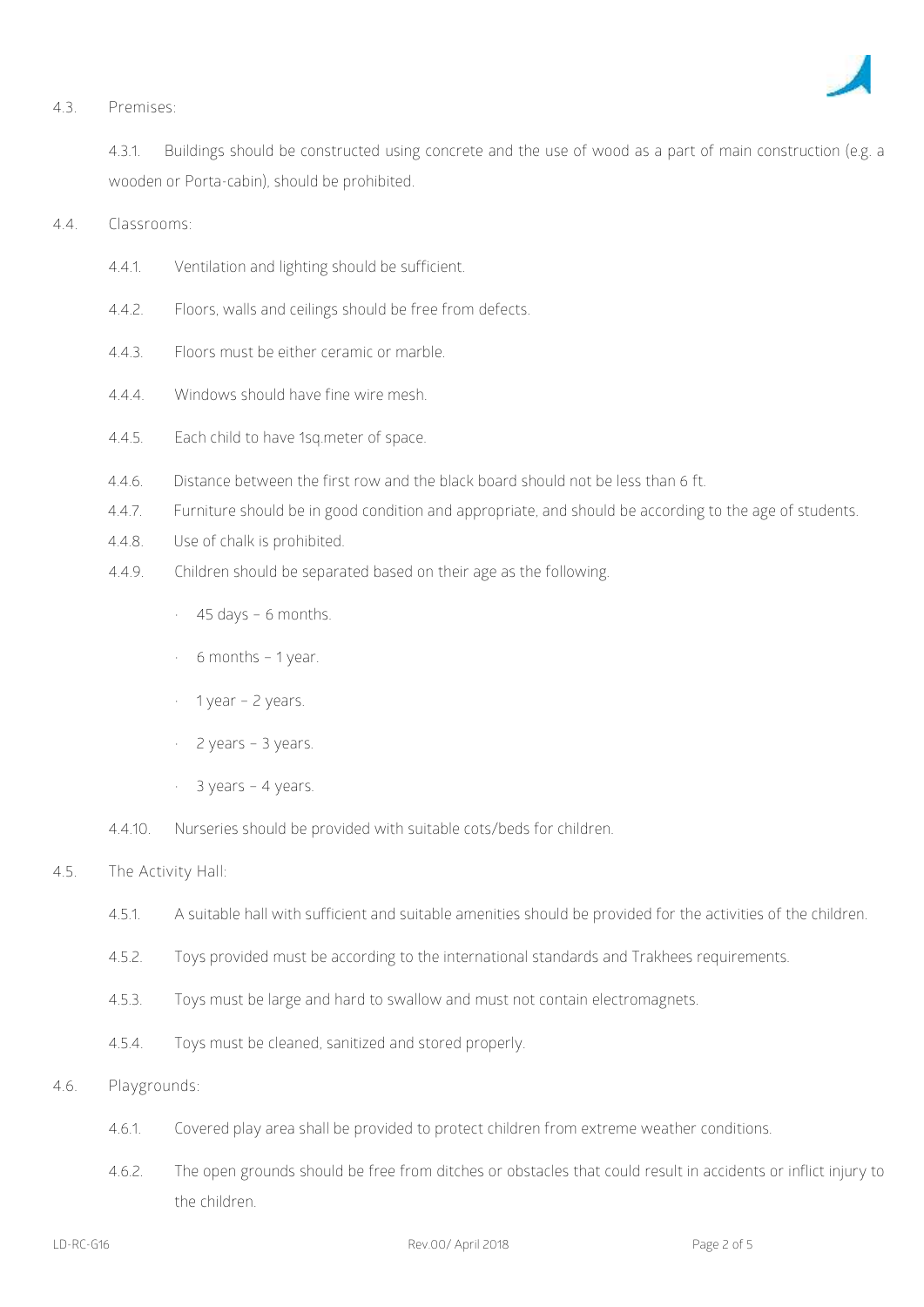

- 4.6.3. The sharp edges and parts shall be covered with dampers to prevent injuries.
- 4.6.4. If ball house is available, both the house and balls must be cleaned and sanitized regularly. A cleaning record must be kept.
- 4.6.5. The playground shall always be maintained with high level of cleanliness.
- **4.7. Gates & walls:**
	- 4.7.1. Entrances and exits shall not be directly accessing from or to the main roads, respectively.
	- 4.7.2. Precautions should be taken to ensure that children do not rush towards the main roads.
- **4.8. Vehicle Parking:**
	- 4.8.1. Suitable parking facilities for buses should be provided within Nursery premises.
- **4.9. Staff:**
	- 4.9.1. Management shall obtain valid Occupational Health Cards from Trakhees (044364652/044364639) for the Teachers, Canteen Workers, Bus Conductors, Office Boys and housekeeping staff.
	- 4.9.2. Provide sufficient number of female supervisors and teachers as per the requirements of Child Department in Ministry of Social Affairs, and their presence must be constant with the children. A female Nurse, licensed from Dubai Health Authority, must be available.
	- 4.9.3. Adequate staff strength for housekeeping and other assistance shall be ensured.
	- 4.9.4. Uniforms must be worn during working hours.
	- 4.9.5. Workers must maintain good personal hygiene.
- **4.10. Health Services:**
	- 4.10.1. The nursery shall maintain the beds, toys and other equipment clean and sanitized. Provide sufficient number of clean towels, and it is forbidden to re-use towels for more than one child.
	- 4.10.2. A clinic/medical room with a Nurse should be available during working hours. The medical Room must comply with Ministry of Health requirements.
	- 4.10.3. There shall be procedure to prevent spread of infectious diseases from sick children.
	- 4.10.4. Medical file of all the children shall be maintained individually.
	- 4.10.5. No smoking policy shall be strictly adhered to.